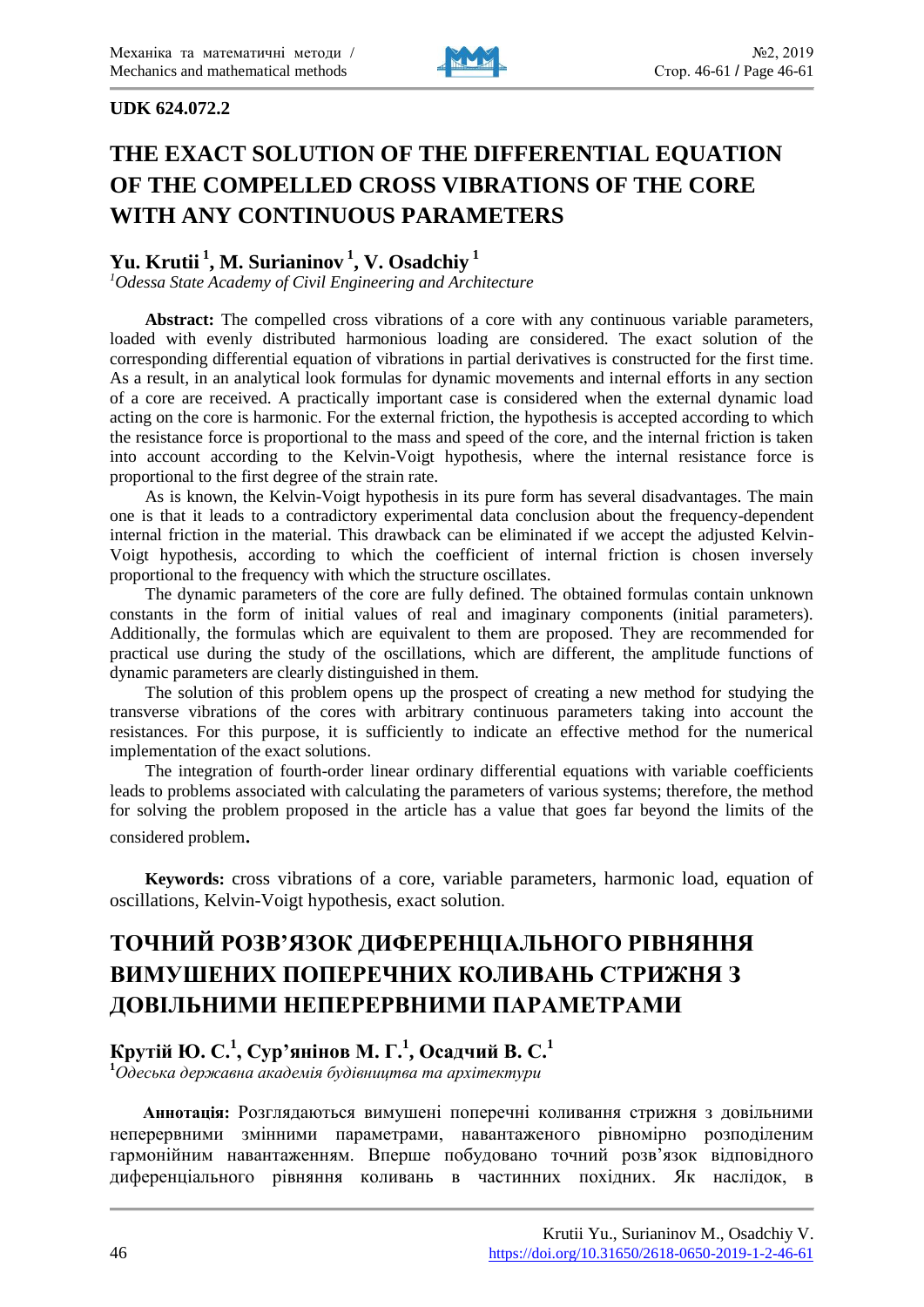

аналітичному вигляді одержано формули для динамічних переміщень і внутрішніх зусиль в довільному перерізі стержня. Розглянуто практично важливий випадок, коли діюче на стрижень зовнішня динамічне навантаження є гармонійним. Для зовнішнього тертя приймається гіпотеза, згідно з якою сила опору пропорційна масі стрижня і швидкості, а внутрішнє тертя враховується за гіпотезою Кельвіна-Фохта, згідно з якою сила внутрішнього опору пропорційна першому степеню швидкості деформації.

Як відомо, гіпотеза Кельвіна-Фохта в її чистому вигляді має ряд недоліків. Головний з них полягає в тому, що вона призводить до суперечливого дослідним даним висновку про частотно-залежне внутрішнє тертя в матеріалі. Зазначений недолік може бути усунутий, якщо прийняти скориговану гіпотезу Кельвіна-Фохта, згідно з якою коефіцієнт внутрішнього тертя вибирається обернено пропорційним частоті, з якою коливається конструкція.

Повністю визначені динамічні параметри стрижня. Отримані формули містять невідомі сталі у вигляді початкових значень дійсних і уявних складових (початкові параметри). Додатково запропоновані рівносильні їм формули, які рекомендуються для практичного застосування при дослідженні коливань, які відрізняються тим, що в них явно виділені амплітудні функції динамічних параметрів.

Розв'язок поставленої проблеми відкриває перспективу для створення нового методу дослідження поперечних коливань стрижнів з довільними неперервними параметрами з урахуванням опорів. Для цього достатньо вказати ефективний метод чисельної реалізації знайдених в роботі точних розв'язків.

До інтегрування лінійних звичайних диференціальних рівнянь четвертого порядку зі змінними коефіцієнтами призводять завдання, пов'язані з розрахунками параметрів різноманітних систем, тому запропонований в статті метод розв'язання задачі має значення, що виходить далеко за межі розглянутої проблеми.

**Ключові слова:** Вимушені коливання стрижня, змінні параметри, гармонійне навантаження, рівняння коливань, гіпотеза Кельвіна-Фохта, точний розв'язок.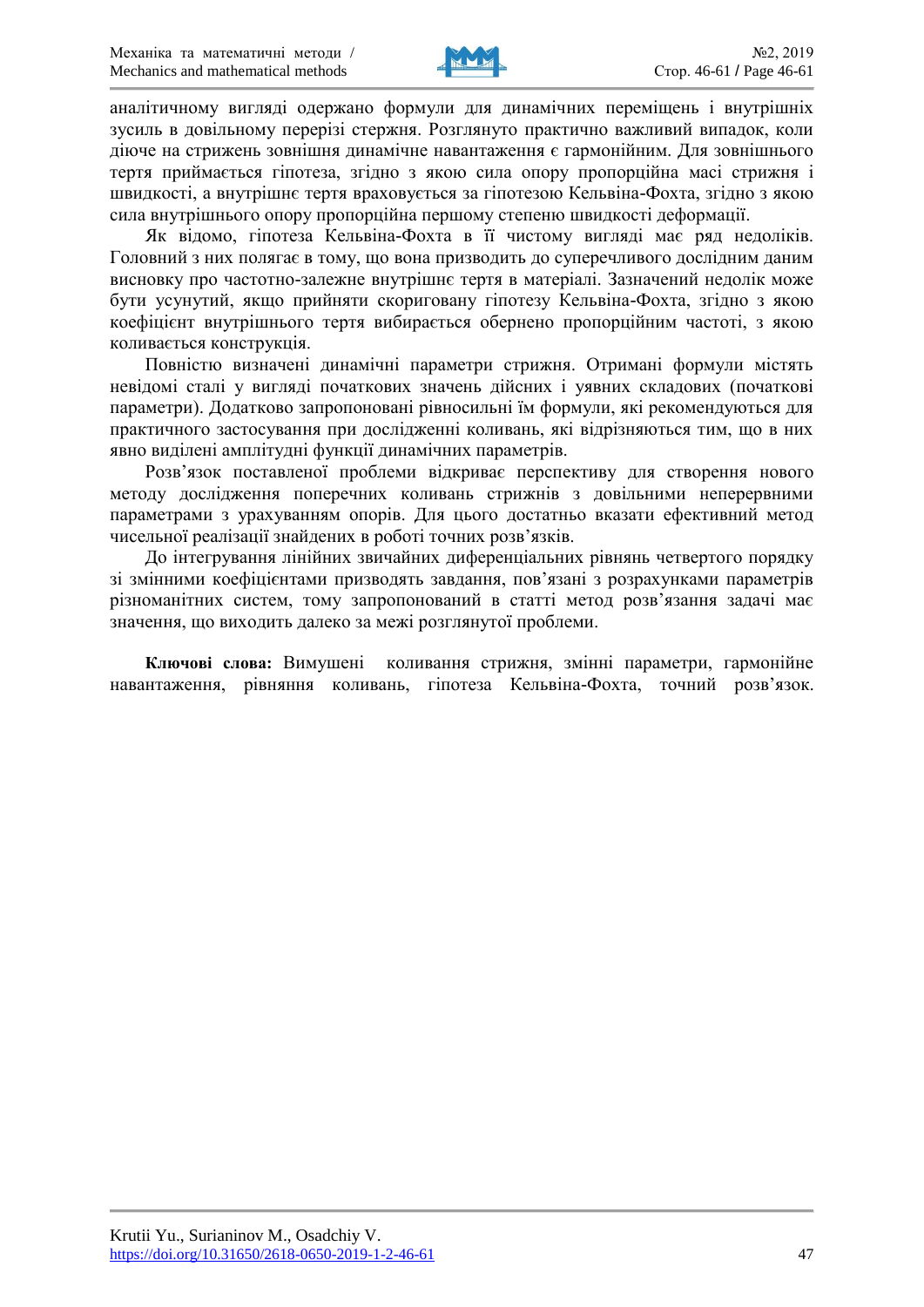

## **1 INTRODUCTION**

It is commonly known, the estimation of bearing ability of any design typically involves issues of strength, stability and dynamics. Historically, the most structural elements in various branches of technology were carried out with the constant geometric parameters in terms of cross section. From the mathematical point of view, in the calculations it leads to differential equations (or their systems) with the constant coefficients. The exact solutions of such equations are made in many cases. If it is impossible to do the approximate or numerical methods are used.

However, the development of technology, the construction of large buildings, the success of aviation, aerospace, shipbuilding have highlighted the issue of reduction in consumption of materials. One of the most effective ways to achieve this goal is the design of systems with variable parameters, in particular, variable stiffness. In the calculations of such systems the differential equations (or systems of equations) with variable coefficients have to be dealt with. The success of mathematics in the solution of these equations looks rather modestly. Only certain special cases of the construction of exact solutions are known. This work is devoted to the actual problem, namely, the formation of exact solution of the differential equation of core's forced transverse vibrations with arbitrary continuous parameters.

# **2 LITERATURE DATA ANALYSIS AND TARGET SETTING**

The integration of linear ordinary fourth-order differential equations with variable coefficients is led by the problems associated with calculating the parameters of various core systems, which are of great practical importance for various fields of technology. We note the work of I. Babakov [1], T. Danilevich [2], O. Galas [3], G. Maslov [4], V. Svetlitskii [5-6], E. Kharchenko [7-9], F. Shevchenko [10]. Asymptotic or numerical methods of solution are used in these works.

This article is devoted to the compelled cross vibrations of direct, generally speaking, non-uniform core of variable cross section of length *l* , taking into account resistances.

We will combine an axis  $x$  with the line of the centers of gravity of cross sections of a core and we will consider that its ends lie in points  $x = 0$  and  $x = l$ . Downward deflections of the core are considered to be positive deflections.

The general scheme of vibrations is submitted in fig. 1. in fig. 2 the scheme of operating efforts to a core element is represented at fluctuations.



Fig. 1. Forced cross vibrations of the core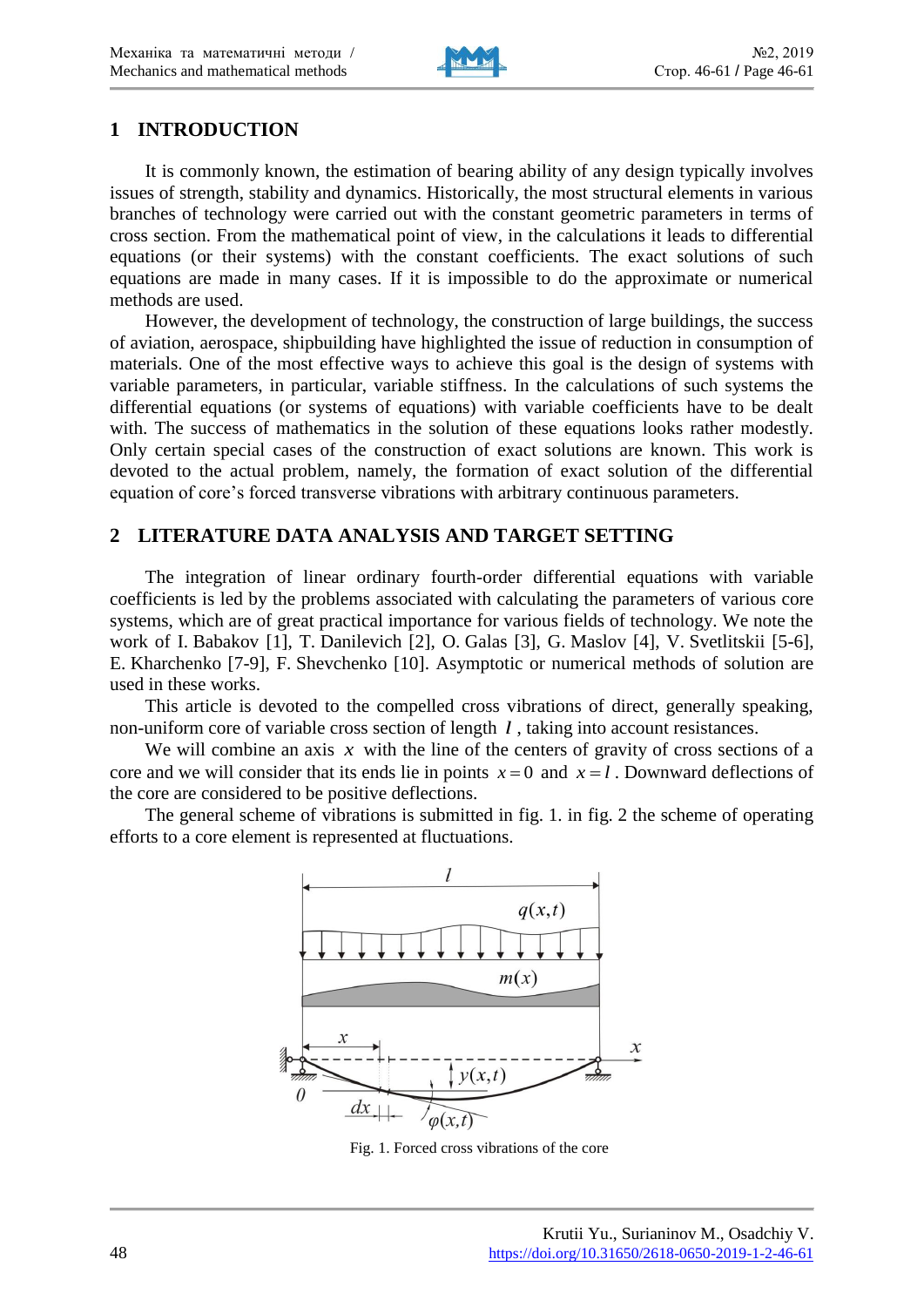



Fig. 2. Scheme of operating efforts to a core element

Here are the following notations:

 $q(x,t)$  – intensity of dynamic transversal loading reaction operating on a core;

 $m(x)$  – intensity of the distributed core weight (weight per unit weight);

 $y(x,t)$  – transversal movement of a point of the core axle with coordinate x in an instant *t* (a dynamic deflection);

 $\varphi(x, t)$  – dynamic angle of rotation;

 $M(x,t)$  – dynamic moment of deflection;

 $Q(x,t)$  – dynamic cross force;

 $r(x,t)$  – intensity of forces of internal resistance;

 $p(x,t)$  – intensity of external forces of resistance to move;

2  $f(x,t) = -m(x)\frac{\partial^2 y}{\partial t^2}$  $=-m(x)\frac{\partial^2 y}{\partial t^2}$  -intensity of the inertial forces arising in the course of fluctuations

(strength of D'Alembert).

The corresponding differential equation of the cross vibrations, taking into consideration resistance, is [1-3]:

$$
\frac{\partial^2}{\partial x^2} \left( E(x)I(x) \frac{\partial^2 y}{\partial x^2} \right) + m(x) \frac{\partial^2 y}{\partial t^2} + p(x,t) + r(x,t) = q(x,t),
$$
\n(1)

where  $E(x)I(x)$  variable cross rigidity of a core;

 $E(x)$  – module of material elasticity of a core;

 $I(x)$  – moment of inertia of cross section of a core.

The equation (1) is true for model in which it is accepted to neglect longitudinal movements of sections, their turns and shifts.

We will consider practically important case when external dynamic loading operating on a core is harmonious

$$
q(x,t) = q(x)\sin\theta t\tag{2}
$$

where  $q(x)$  – continuous amplitude function of cross loading;

 $\theta$  – frequency of the disturbing force.

For external, friction we accept a hypothesis according to which force of resistance is proportional to the mass of a core and speed [11], and we will consider internal friction on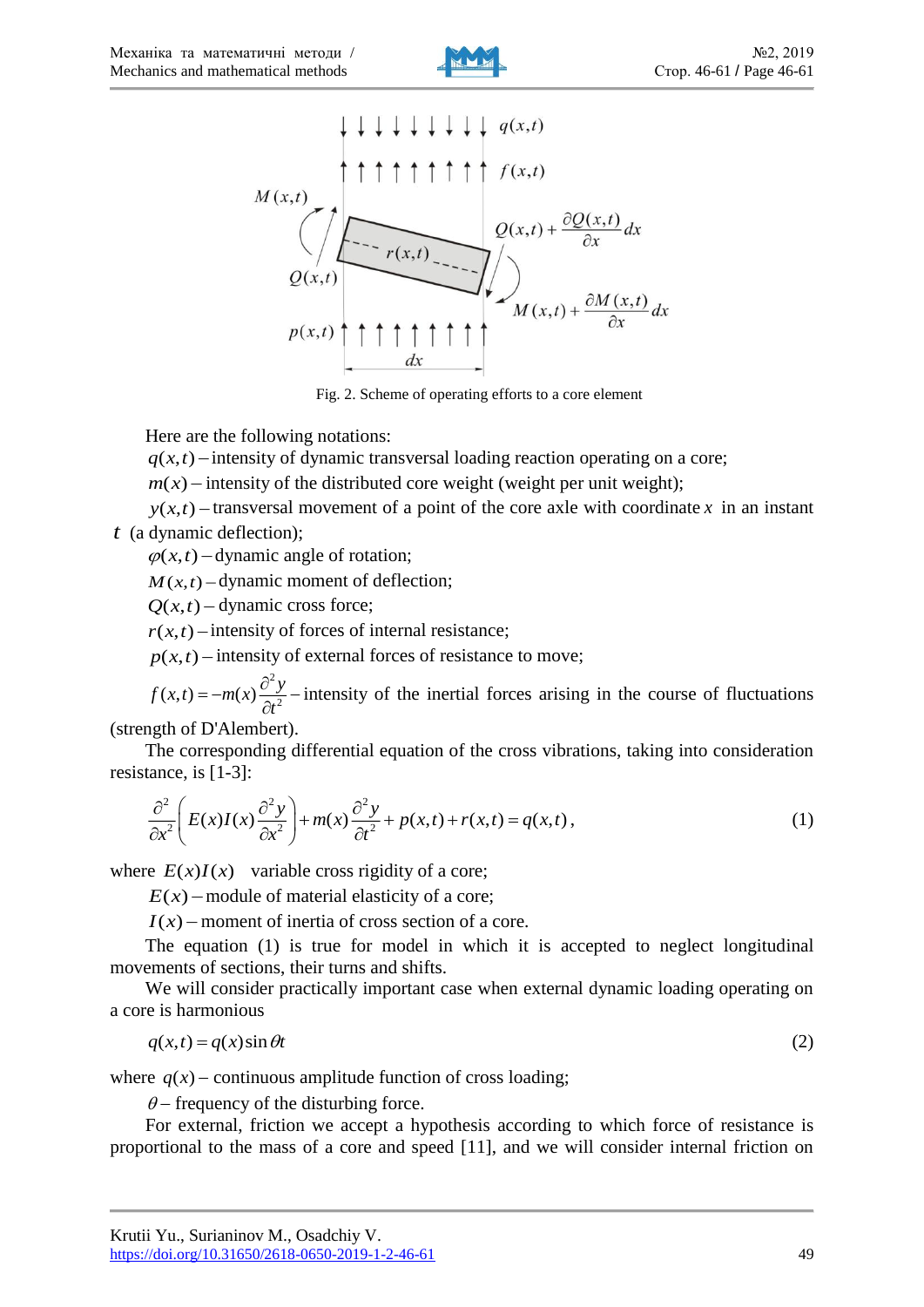

Kelvin-Voigt hypothesis [12] according to which force of internal resistance is proportional to the first degree of speed of deformation. In that case for intensity of forces of resistance we will have:

$$
p(x,t) = \alpha m(x) \frac{\partial y}{\partial t}; \ \ r(x,t) = \beta \frac{\partial}{\partial t} \left[ \frac{\partial^2}{\partial x^2} \left( E(x)I(x) \frac{\partial^2 y}{\partial x^2} \right) \right],\tag{3}
$$

Equation (1) taking into account (2), (3) assumes following form<br>  $\left( \begin{array}{cc} 2 & \partial \end{array} \right) \frac{\partial^2}{\partial y^2} \left( \begin{array}{cc} 2 & \partial \end{array} \right) \frac{\partial^2}{\partial y^2} \left( \begin{array}{cc} 2 & \partial \end{array} \right)$ 

where 
$$
\alpha
$$
,  $\beta$  - constant coefficients of external and internal friction respectively.  
Equation (1) taking into account (2), (3) assumes following form  

$$
\left(1 + \beta \frac{\partial}{\partial t}\right) \frac{\partial^2}{\partial x^2} \left(E(x)I(x)\frac{\partial^2 y}{\partial x^2}\right) + m(x)\frac{\partial^2 y}{\partial t^2} + \alpha m(x)\frac{\partial y}{\partial t} = q(x)\sin \theta t.
$$
 (4)

Let cross rigidity  $E(x)I(x)$ , running mass of the core  $m(x)$  and amplitude function of loading  $q(x)$  represent any continuous functions of coordinate x.

However, as we know, it is not possible to find exact solutions of differential equations with variable coefficients in the most cases. This circumstance was one of the main reasons for rapid development of approximate methods.

Above mentioned is also fully applicable to the equation (4). For example, in widely known monograph [13], in regard to the special case of the equation (4) when  $\alpha = \beta = 0$  and  $q(x) \equiv 0$ , they say that it is possible to receive the exact solution only in some special cases. Therefore the performance task, even in that specific case  $\alpha = \beta = 0$  and  $q(x) = 0$ , represents a difficult and actual scientific problem. It is quite clear that the existence of transversal loading and resisting forces in the equation (4) only complicate this problem.

Kelvin – Voigt hypothesis in its pure form is reported to have several disadvantages [15, 16]. The main one is that it leads to a contradictory experimental data conclusion about the frequency-dependent internal friction in the material. This disadvantage can be avoided if we accept the adjusted Kelvin – Voigt hypothesis [15], according to which the coefficient  $\beta$ is chosen inversely proportional to the frequency with which the structure oscillates. Accepting the version of frequency-independent friction for external forces [15], for the coefficients of external and internal friction we assume:

where  $\nu$ - is the coefficient of inelastic resistance of the circumscription,  $\nu$ - is the coefficient of inelastic resistance of the material of the rod.

### **3 PURPOSE AND OBJECTIVES OF RESEARCH**

The purpose of this article is to construct an accurate solution of forced transverse vibrations of the core with arbitrary continuous variable parameters, loaded with a uniformly distributed harmonic load. Using the predicted solution, it is required to obtain the formulas in an analytical form for dynamic displacements and dynamic internal forces in an arbitrary section of the core.

## **4 RESEARCH RESULTS**

The solution of the equation (4) will be found out with the generalized separation of the variables

$$
y(x,t) = y_1(x)\sin\theta t + y_2(x)\cos\theta t,\tag{5}
$$

where  $y_1(x)$ ,  $y_2(x)$  - are unknown functions depending only on a variable x.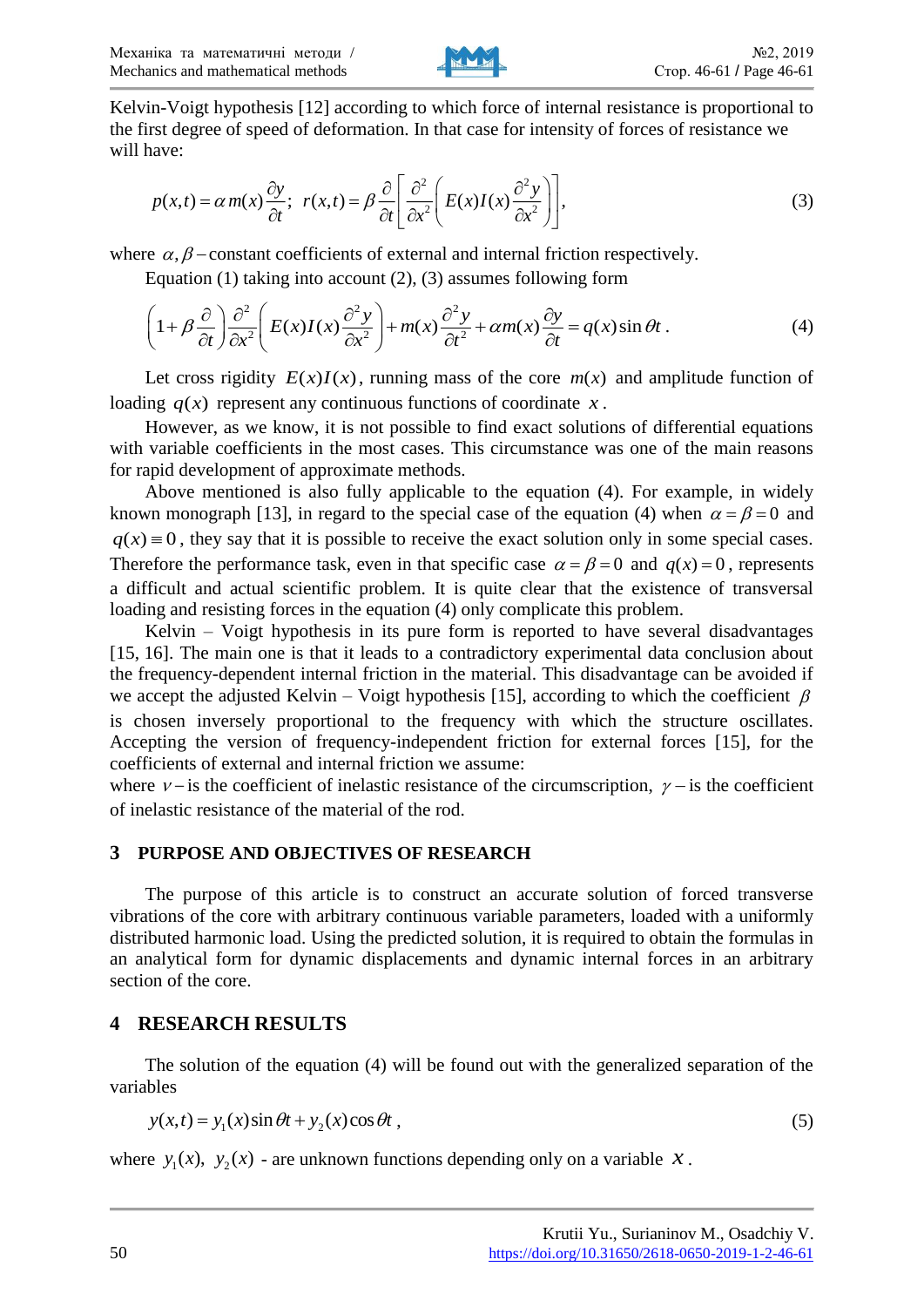

Having accepted the formula for a dynamic deflection in the form of (5), for other *dynamic parameters* of core's state, namely, for the angle of rotation, deflection moment and transversal force, there will be:

$$
\varphi(x,t) = \varphi_1(x)\sin\theta t + \varphi_2(x)\cos\theta t\tag{6}
$$

$$
M(x,t) = M_1(x)\sin\theta t + M_2(x)\cos\theta t \tag{7}
$$

$$
Q(x,t) = Q_1(x)\sin\theta t + Q_2(x)\cos\theta t\,,\tag{8}
$$

where

$$
\varphi_j(x) = y'_j(x);
$$
  $M_j(x) = -E(x)I(x)\varphi'_j(x);$   $Q_j(x) = M'_j(x)$   $(j = 1, 2).$  (9)

Therefore, the dynamic parameters will be defined completely by the functions  $y_j(x)$ ,  $\varphi_j(x)$ ,  $M_j(x)$ ,  $Q_j(x)$ ,  $(j=1,2)$ , which we will call *components* for the dynamic parameters.

Substituting in the equation (4) its representation (5) instead of unknown function  $y(x,t)$ , after apparent transformations, there will be

$$
\[ (E(x)I(x)y_1''(x))'' - \theta^2 m(x)(y_1(x) + vy_2(x)) - \gamma (E(x)I(x)y_2''(x))'' - q(x) \] \sin \theta t +
$$
  
+ 
$$
\[ (E(x)I(x)y_2''(x))'' - \theta^2 m(x)(y_2(x) - vy_1(x)) + \gamma (E(x)I(x)y_1''(x))'' \] \cos \theta t = 0.
$$

This equality is obliged to be for any value  $t$ , that can be achieved, only having equated to zero multipliers at the functions  $\sin \theta t$  and  $\cos \theta t$ . After that we will have the system of two differential equations which we will write down in a matrix form

$$
\begin{pmatrix} 1 & -\gamma \\ \gamma & 1 \end{pmatrix} \begin{pmatrix} (E(x)I(x)y_1''(x))'' \\ (E(x)I(x)y_2''(x))'' \end{pmatrix} = \theta^2 m(x) \begin{pmatrix} 1 & \nu \\ -\nu & 1 \end{pmatrix} \begin{pmatrix} y_1(x) \\ y_2(x) \end{pmatrix} + \begin{pmatrix} q(x) \\ 0 \end{pmatrix}.
$$
 (9)

The constant matrixes, appearing in the record of system, are given by the uniform othetic transformation to a diagonal look:<br> $S^{-1}\begin{pmatrix} 1 & -\gamma \\ 0 & 0 \end{pmatrix}$ ,  $S^{-1}\begin{pmatrix} 1 & \nu \\ 0 & 0 \end{pmatrix}$ ,  $S^{-1}\begin{pmatrix} 1 & \nu \\ 0 & 0 \end{pmatrix}$ ,

homothetic transformation to a diagonal look:  
\n
$$
S^{-1}\begin{pmatrix} 1 & -\gamma \\ \gamma & 1 \end{pmatrix} S = \begin{pmatrix} 1 + i\gamma & 0 \\ 0 & 1 - i\gamma \end{pmatrix}; \quad S^{-1}\begin{pmatrix} 1 & \nu \\ -\nu & 1 \end{pmatrix} S = \begin{pmatrix} 1 - i\nu & 0 \\ 0 & 1 + i\nu \end{pmatrix},
$$

where  $S = \begin{pmatrix} 1 & 1 \\ 1 & 1 \end{pmatrix}$ *i i*  $(1\;1)$  $=\begin{pmatrix} 1 & 1 \\ -i & i \end{pmatrix}$  is transforming matrix (*i* – imaginary unit). Thereof, carrying out the

substitution (9)

$$
\begin{pmatrix} y_1(x) \\ y_2(x) \end{pmatrix} = S \begin{pmatrix} z(x) \\ \overline{z(x)} \end{pmatrix},
$$

where

$$
z(x) = \frac{y_1(x) + iy_2(x)}{2}, \ \overline{z(x)} = \frac{y_1(x) - iy_2(x)}{2}, \tag{10}
$$

- new unknown functions, we come to two self-contained equations

$$
(1+i\gamma)((E(x)I(x)z''(x))'' - \theta^2(1-i\nu)m(x)z(x) = \frac{q(x)}{2},
$$
\n(11)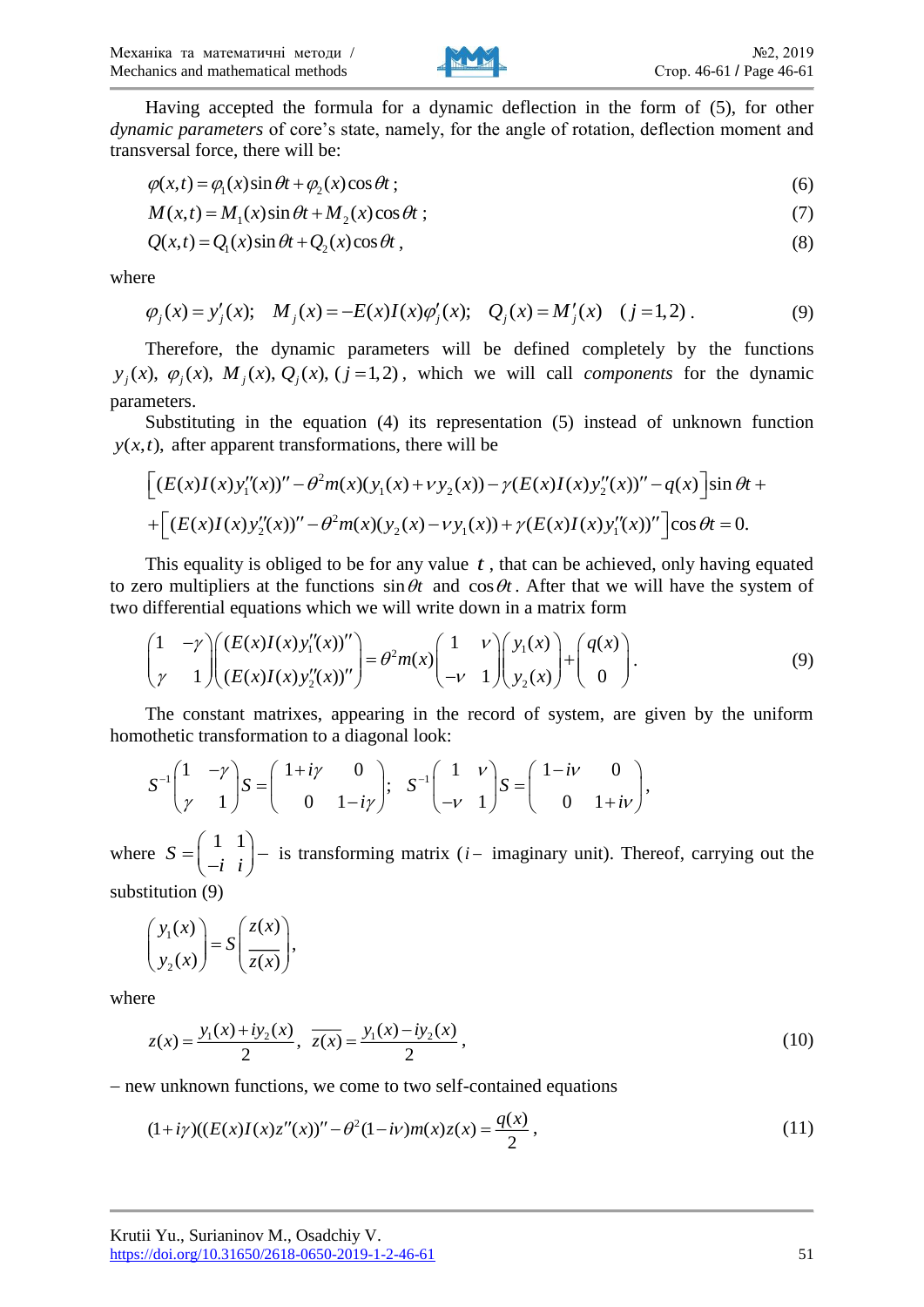

Mechanics and mathematical methods  
\n
$$
\text{Crop. } 46-61 / \text{ Page } 46-61
$$
\n
$$
(1-i\gamma) \left( E(x)I(x)\overline{z(x)}'' \right)'' - \theta^2 (1+i\nu)m(x)\overline{z(x)} = \frac{q(x)}{2}.
$$
\n(12)

It is important to notice that each of the equations (11), (12) is derived from another one by the method of complex conjugation. Therefore, if  $z(x)$  - is the solution of the first equation, the solution of the second will be  $z(x)$ , and vice versa. Therefore it makes sense to consider only one of these equations.

Let's choose for further consideration the equation (11), which we will copy as follow

$$
(E(x)I(x)z''(x))'' - \lambda^2 m(x)z(x) = \frac{q(x)}{2(1+i\gamma)},
$$
\n(13)

where  $\lambda^2 = \theta^2 \frac{1}{\lambda}$ 1 *i i*  $\lambda^2 = \theta^2 \frac{1 - i \nu}{\sigma^2}$ !Y  $=\theta^2\frac{1-\ }{2\ \ }$  $\ddot{}$ .

Let's put in compliance to the equation (13) The system of differential equations equivalent to it. Thus as a vector of indeterminate we will accept the following vector

Mechaners and mathematical methods  
\n
$$
(1-i*r*)\left( *E*(*x*)*I*(*x*)*z*(*x*)<sup>-1</sup> <sup>2</sup> <sup>0</sup> <sup>0</sup> <sup>1</sup> <sup>0</sup> <sup>0</sup> <sup>1</sup> <sup>0</sup> <sup>0</sup> <sup>1</sup> <sup>0</sup> <sup>1</sup> <sup>0</sup> <sup>0</sup> <sup>1</sup> <sup>0</sup> <sup>0</sup> <sup>1</sup> <sup>0</sup> <sup>0</sup> <sup>0</sup> <sup>0</sup> <sup>0</sup> <sup>0</sup> <sup>0</sup> <sup>0</sup> <sup>0</sup> <sup>0</sup> <sup>0</sup> <sup>0</sup> <sup>0</sup> <sup>0</sup> <sup>0</sup> <sup>0</sup> <sup>0</sup> <sup>0</sup> <sup>0</sup> <sup>0</sup> <sup>0</sup> <sup>0</sup> <sup>0</sup> <sup>0</sup> <sup>0</sup> <sup>0</sup> <sup>0</sup> <sup>0</sup> <sup>0</sup> <sup>0</sup> <sup>0</sup> <sup>0</sup> <sup>0</sup> <sup>0</sup> <sup>0</sup> <sup>0</sup> <sup>0</sup> <sup>0</sup> <sup>0</sup> <sup>0</sup> <sup>0</sup> <sup>0</sup> <sup>0</sup> <sup>0</sup> <sup>0</sup> <sup>0</sup> <sup>0</sup> <sup>0</sup> <sup>0</sup> <sup>0</sup> <sup>0</sup> <sup>0</sup> <sup>0</sup> <sup>0</sup> <sup>0</sup> <sup>0</sup> <sup>0</sup> <sup>0</sup> <sup>0</sup> <sup>0</sup> <sup>0</sup> <sup>0</sup> <sup>0</sup> <sup>0</sup> <sup>0</sup> <sup>0</sup> <sup>0</sup> <sup>0</sup> <sup>0</sup> <sup>0</sup> <sup>0</sup> <sup>0</sup> <sup>0</sup> <sup>0</sup> <sup>0</sup> <sup>0</sup> <sup>0</sup> <sup>0</sup> <sup>0</sup> <sup>0</sup>
$$

Then

$$
\frac{dZ(x)}{dx} = P(x)Z(x) - f(x),\tag{15}
$$

where

$$
P(x) = \begin{pmatrix} 0 & 1 & 0 & 0 \\ 0 & 0 & -\frac{1}{E(x)I(x)} & 0 \\ 0 & 0 & 0 & 1 \\ -\lambda^2 m(x) & 0 & 0 & 0 \end{pmatrix}, \quad f(x) = \frac{q(x)}{2(1+i\gamma)} \begin{pmatrix} 0 \\ 0 \\ 0 \\ 1 \end{pmatrix}.
$$

At the beginning we will find the fundamental solutions of the homogeneous equation

$$
(E(x)I(x)z''(x))'' - \lambda^2 m(x)z(x) = 0,
$$
\n(16)

to which the homogeneous system will be corresponded

$$
\frac{dZ(x)}{dx} = P(x)Z(x). \tag{17}
$$

For this purpose we will insert into consideration four infinite systems of unknowns for four times continuously differentiable functions  $b_{n,0}(x)$ ,  $b_{n,k}(x)$   $(n = 1, 2, 3, 4)$   $(k = 1, 2, 3, ...)$ . By means of these functions and their derivatives we form the following ranks on parameter degrees  $\lambda^2$ :

$$
U_n(x) = b_{n,0}(x) + \lambda^2 b_{n,1}(x) + \lambda^4 b_{n,2}(x) + \lambda^6 b_{n,3}(x) + \cdots; \tag{18}
$$

$$
U'_n(x) = b'_{n,0}(x) + \lambda^2 b'_{n,1}(x) + \lambda^4 b'_{n,2}(x) + \lambda^6 b'_{n,3}(x) + \cdots; \tag{19}
$$

$$
U''_n(x) = b''_{n,0}(x) + \lambda^2 b''_{n,1}(x) + \lambda^4 b''_{n,2}(x) + \lambda^6 b''_{n,3}(x) + \cdots; \tag{20}
$$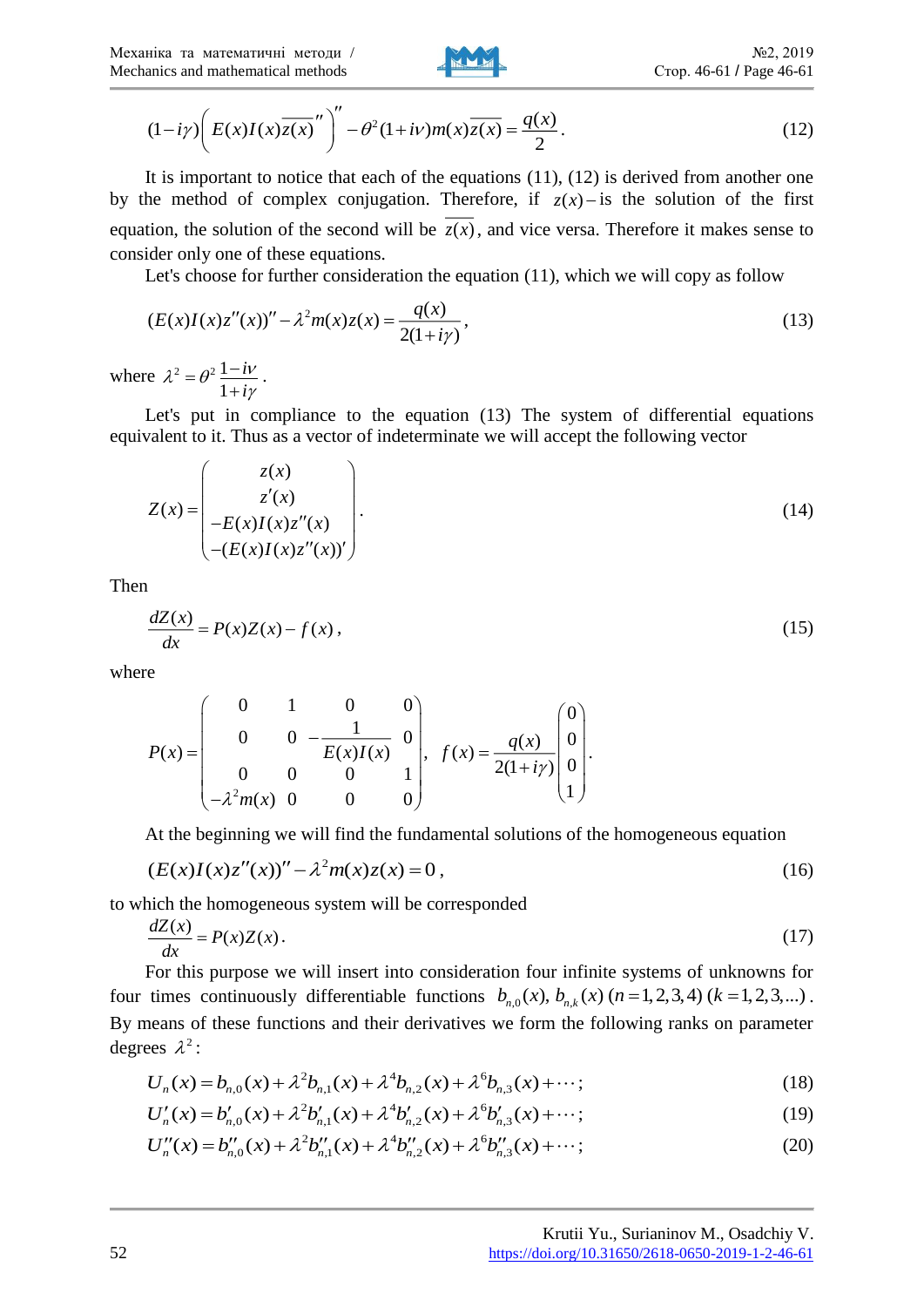

$$
(E(x)I(x)U''_n(x))' = (E(x)I(x)b''_{n,0}(x))' + \lambda^2 (E(x)I(x)b''_{n,1}(x))' ++\lambda^4 (E(x)I(x)b''_{n,2}(x))' + \cdots;
$$
\n(21)

$$
+ \lambda^{4} (E(x)I(x)b''_{n,2}(x))' + \cdots;
$$
\n
$$
(E(x)I(x)U''_{n}(x))'' = (E(x)I(x)b''_{n,0}(x))'' + \lambda^{2} (E(x)I(x)b''_{n,1}(x))'' ++ \lambda^{4} (E(x)I(x)b''_{n,2}(x))'' + \cdots.
$$
\n(22)

So we assume that all the ranks evenly converge on the segment  $x \in [0, l]$ .

Unknown functions  $b_{n,0}(x)$ ,  $b_{n,k}(x)$  ( $n = 1, 2, 3, 4$ ) ( $k = 1, 2, 3,...$ ) *Will be found from the* statement that  $U_n(x)$  Satisfies the equation (16), that is

$$
(E(x)I(x)U''_n(x))'' - \lambda^2 m(x)U_n(x) = 0 \quad (n = 1, 2, 3, 4).
$$
 (23)

Then, taking into account the formulas (18), (22), we come to solve the equality

$$
(E(x)I(x)b''_{n,0}(x))'' + \sum_{k=1}^{\infty} \lambda^{2k} \left( (E(x)I(x)b''_{n,k}(x))'' - m(x)b_{n,k-1}(x) \right) = 0.
$$

Thus, equating to zero all the coefficients at degrees  $\lambda^2$ , including zero degree, we will have:

$$
(E(x)I(x)b''_{n,0}(x))'' = 0;
$$
\n(24)

$$
(E(x)I(x)b''_{n,k}(x))'' = m(x)b_{n,k-1}(x) \ (k=1,2,3,...).
$$
 (25)

It is easy to write out fundamental system of solutions (24). Before integrating the equation (25), for all  $n = 1, 2, 3, 4$  we will set boundary conditions

$$
b_{n,k}(0) = b'_{n,k}(0) = E(0)I(0)b''_{n,k}(0) = (E(0)I(0)b''_{n,k}(0))' = 0 \ (k = 1, 2, 3, ...).
$$
 (26)

As a result we will have:

$$
b_{n,0}(x) = x^{n-1}(n=1,2), \ \ b_{n,0}(x) = \int_0^x \int_0^x \frac{x^{n-3}}{E(x)I(x)} dx dx \ (n=3,4) \ ; \tag{27}
$$

$$
b_{n,k}(x) = \int_{0}^{x} \int_{0}^{x} \frac{1}{E(x)I(x)} \int_{0}^{x} \int_{0}^{x} m(x) b_{n,k-1}(x) dx dx dx dx \ (k = 1, 2, 3, ...)
$$
 (28)

Thus, accordingly to the recursion formula (28), each *initial* function  $b_{n,0}(x)$  has its own multiplicity of functions  $b_{n,k}(x)$  ( $k = 1, 2, 3,...$ ) which will be called *generating*. For such functions the equalities (23) are identically kept under the formation.

For descriptive reasons we will write down the formula (28) also in expanded form

$$
b_{n,k}(x) = \int_0^x \int_0^x \frac{1}{E(x)I(x)} \int_0^x \int_0^x m(x) \dots \int_0^x \int_0^x \frac{1}{E(x)I(x)} \int_0^x \int_0^x m(x) b_{n,0}(x) dx dx dx dx \dots dx dx dx dx.
$$
 (29)

The number of integrals in this formula, without considering the integrals which may contain initial functions, is equal to <sup>4</sup>*k* .

We investigate now a row (18) as for convergence. To construct majorant row, the positive constants will be used.

$$
g_1 = \max_{x \in [0, l]} m(x), g_2 = \max_{x \in [0, l]} \frac{1}{E(x)I(x)}, h_n = \max_{x \in [0, l]} |b_{n,0}(x)|.
$$

Then for forming functions (30) from the formula there are some estimates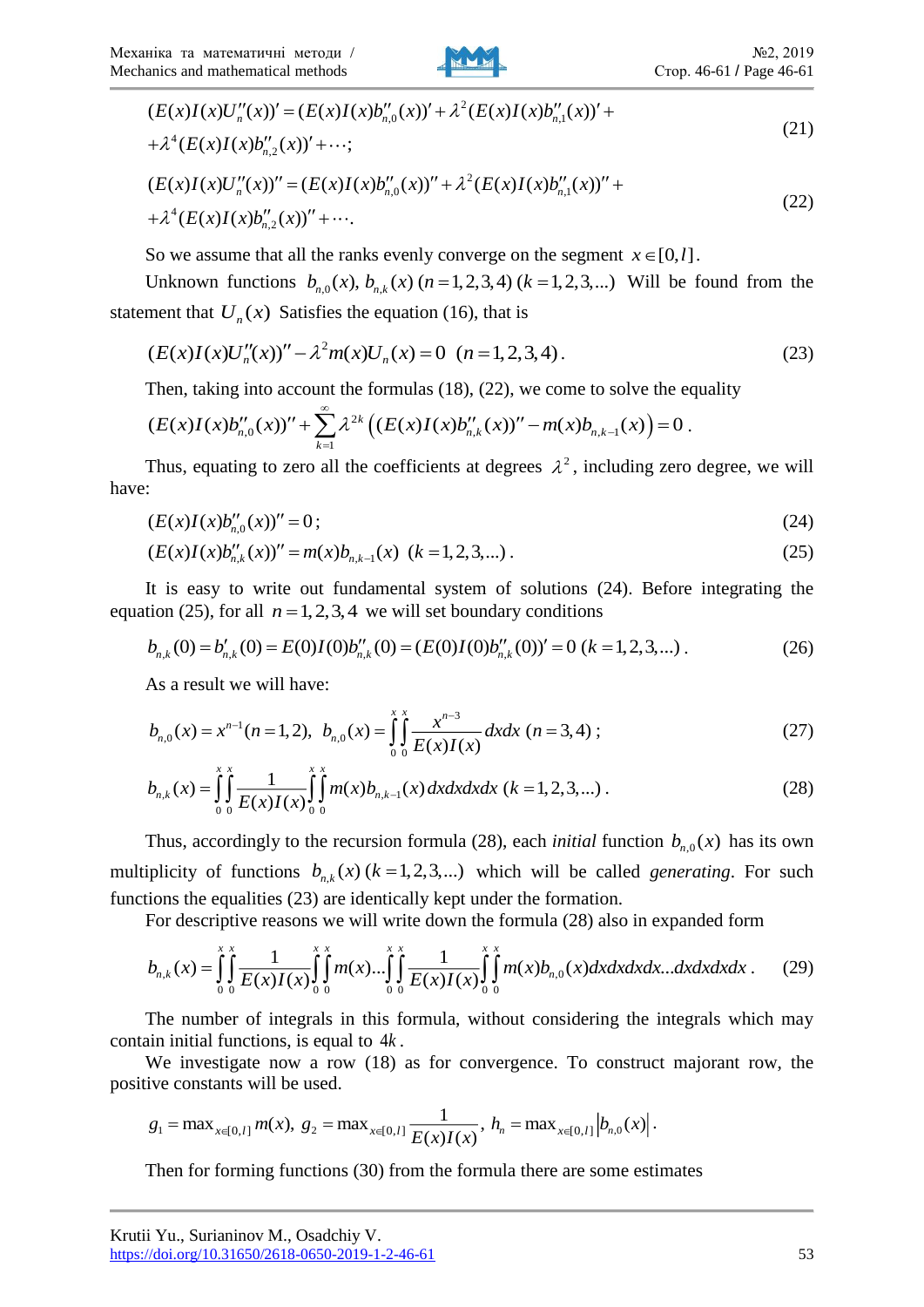

$$
\left|b_{n,k}(x)\right| \leq h_n(g_1g_2)^k \left| \int_{0}^{x} \int_{0}^{x} \int_{0}^{x} \int_{0}^{x} \int_{0}^{x} \int_{0}^{x} dx dx \dots dx dx \right| = h_n(g_1g_2)^k \frac{x^{4k}}{(4k)!} (k = 1, 2, 3, \dots).
$$

Hence, for the row, made from the modules we receive

$$
\begin{split} &\left|b_{n,0}(x)\right|+\left|\lambda^{2}b_{n,1}(x)\right|+\left|\lambda^{4}b_{n,2}(x)\right|+\cdots\leq h_{n}\left(1+g_{1}g_{2}\lambda^{2}\frac{x^{4}}{4!}+(g_{1}g_{2})^{2}\lambda^{4}\frac{x^{8}}{8!}+\cdots\right)=\\ &=\frac{h_{n}}{2}\left(\operatorname{ch}^{4}\sqrt{g_{1}g_{2}\lambda^{2}}x+\cos\sqrt[4]{g_{1}g_{2}\lambda^{2}}x\right). \end{split}
$$

The majorant one within the multiplier is apparently the sum of the elementary functions. Each of them is defined by the row which evenly meets. Therefore, the row made of modules also meets evenly. The ranks (18) are proved to meet absolutely and evenly.

Similarly it is possible to prove absolute and uniform convergence of the ranks (19) - (21). Convergence of the row (22) does not demand the separate proof as it, according to the identity (23), differs from the row (18) only by a multiplier. As a result, ranks (18) - (21) can be differentiated termwise, so, As a result, ranks (18) - (21) can<br> $U'_n(x), U''_n(x), (E(x)I(x)U''_n(x))',$  $(E(x)I(x)U''_n(x))''$  for ranks (19) - (22) are true.

Therefore, four solutions  $U_n(x)$  ( $n = 1,2,3,4$ ) of the equation (16) are defined by formulas  $(18)$ ,  $(27)$  -  $(29)$ . According to formula  $(14)$  we receive four vectors – system solutions (17)

$$
Z_n(x) = \begin{pmatrix} U_n(x) \\ U'_n(x) \\ -E(x)I(x)U''_n(x) \\ -(E(x)I(x)U''_n(x))' \end{pmatrix} (n=1,2,3,4).
$$
 (30)

Then the matrix, made of these vectors,

$$
\Omega(x) = \|Z_1(x) Z_2(x) Z_3(x) Z_4(x)\|,
$$

also satisfies the system.

Let's calculate the value  $\Omega(0)$ . For this purpose at the beginning the formula for calculation  $Z_n(0)$  ( $n = 1, 2, 3, 4$ ) has to be worked out. Having  $x = 0$  in formulas (18) - (21)

and considering boundary conditions (26), we receive  
\n
$$
Z_n(0) = \begin{pmatrix} U_n(0) \\ U'_n(0) \\ -E(0)I(0)U''_n(0) \\ -(E(0)I(0)U''_n(0))' \end{pmatrix} = \begin{pmatrix} b_{n,0}(0) \\ b'_{n,0}(0) \\ -E(0)I(0)b''_{n,0}(0) \\ -(E(0)I(0)b''_{n,0}(0))' \end{pmatrix}.
$$
\n(31)

Hence

$$
Z_1(0) = \begin{pmatrix} 1 \\ 0 \\ 0 \\ 0 \end{pmatrix}, Z_2(0) = \begin{pmatrix} 0 \\ 1 \\ 0 \\ 0 \end{pmatrix}, Z_3(0) = \begin{pmatrix} 0 \\ 0 \\ -1 \\ 0 \end{pmatrix}, Z_4(0) = \begin{pmatrix} 0 \\ 0 \\ 0 \\ -1 \end{pmatrix}.
$$

Therefore,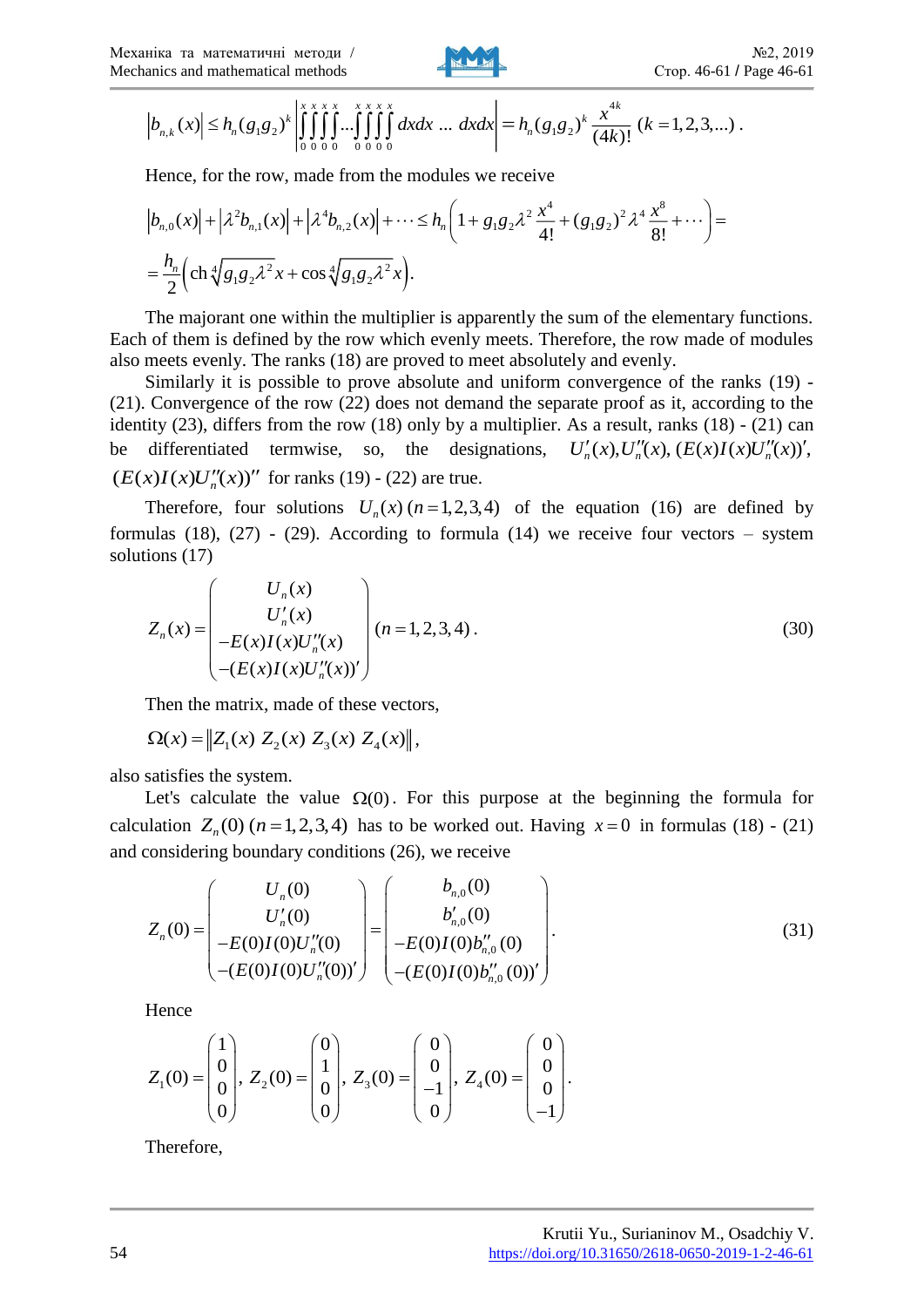Механіка та математичні методи / Mechanics and mathematical methods



$$
\Omega(0) = \begin{pmatrix} 1 & 0 & 0 & 0 \\ 0 & 1 & 0 & 0 \\ 0 & 0 & -1 & 0 \\ 0 & 0 & 0 & -1 \end{pmatrix}.
$$
 (32)

For Wronskian  $W(x) = |\Omega(x)|$ , considering equality (32), we receive  $W(0) = 1 \neq 0$ . So the vectors (30) are independent linearly. The matrix  $\Omega(x)$  is a fundamental matrix of system (17).

Multiplying on the right  $\Omega(x)$  by a constant matrix  $\Omega^{-1}(0)$ , we will receive a new fundamental matrix

$$
\Lambda(x) = \begin{pmatrix}\nU_1(x) & U_2(x) & -U_3(x) & -U_4(x) \\
U'_1(x) & U'_2(x) & -U'_3(x) & -U'_4(x) \\
-E(x)I(x)U''_1(x) & -E(x)I(x)U''_2(x) & E(x)I(x)U''_3(x) & E(x)I(x)U''_4(x) \\
-(E(x)I(x)U''_1(x))' & -(E(x)I(x)U''_2(x))' & (E(x)I(x)U''_3(x))' & (E(x)I(x)U''_4(x))'\n\end{pmatrix},
$$

for which

$$
\Lambda(0) = \begin{pmatrix} 1 & 0 & 0 & 0 \\ 0 & 1 & 0 & 0 \\ 0 & 0 & 1 & 0 \\ 0 & 0 & 0 & 1 \end{pmatrix}.
$$
 (33)

The fundamental matrix, meeting the condition (33), is unambiguously and is called as a matrizant [17]. Considering that,  $SpP(x) = 0$  for the determinant of the matrizant by formula of Jacobi [17] we have

$$
W(x) = |\Lambda(x)| = |\Lambda(0)| \exp\left(\int_{0}^{x} SpP(x)dx\right) = 1.
$$
 (34)

Using the properties of the determinants, it is possible to establish the dependence between Wronskian  $W(x)$  of vector system (30) and Wronskian  $w(x)$  of function system  $U_n(x)$   $(n = 1, 2, 3, 4)$ 

$$
w(x) = \begin{vmatrix} U_1(x) & U_2(x) & U_3(x) & U_4(x) \\ U'_1(x) & U'_2(x) & U'_3(x) & U'_4(x) \\ U''_1(x) & U''_2(x) & U''_3(x) & U''_4(x) \\ U''_1(x) & U''_2(x) & U''_3(x) & U'''_4(x) \end{vmatrix}
$$

This dependence will be expressed by the equality  $W(x) = (E(x)I(x))^2 w(x)$ . Then taking into account (34) We receive  $w(x) = 1/(E(x)I(x))^2 \neq 0$ .

.

As the linear independence of the relevant system of functions [17] follows from an inequality to zero of Wronskian, functions  $U_n(x)$   $(n=1,2,3,4)$  are independent linearly, so, they form fundamental system of solutions of the equation (16).

For the specific solution of the nonuniform equation (13) there is

$$
U_*(x) = \frac{1}{2(1+i\gamma)} U_5(x). \tag{35}
$$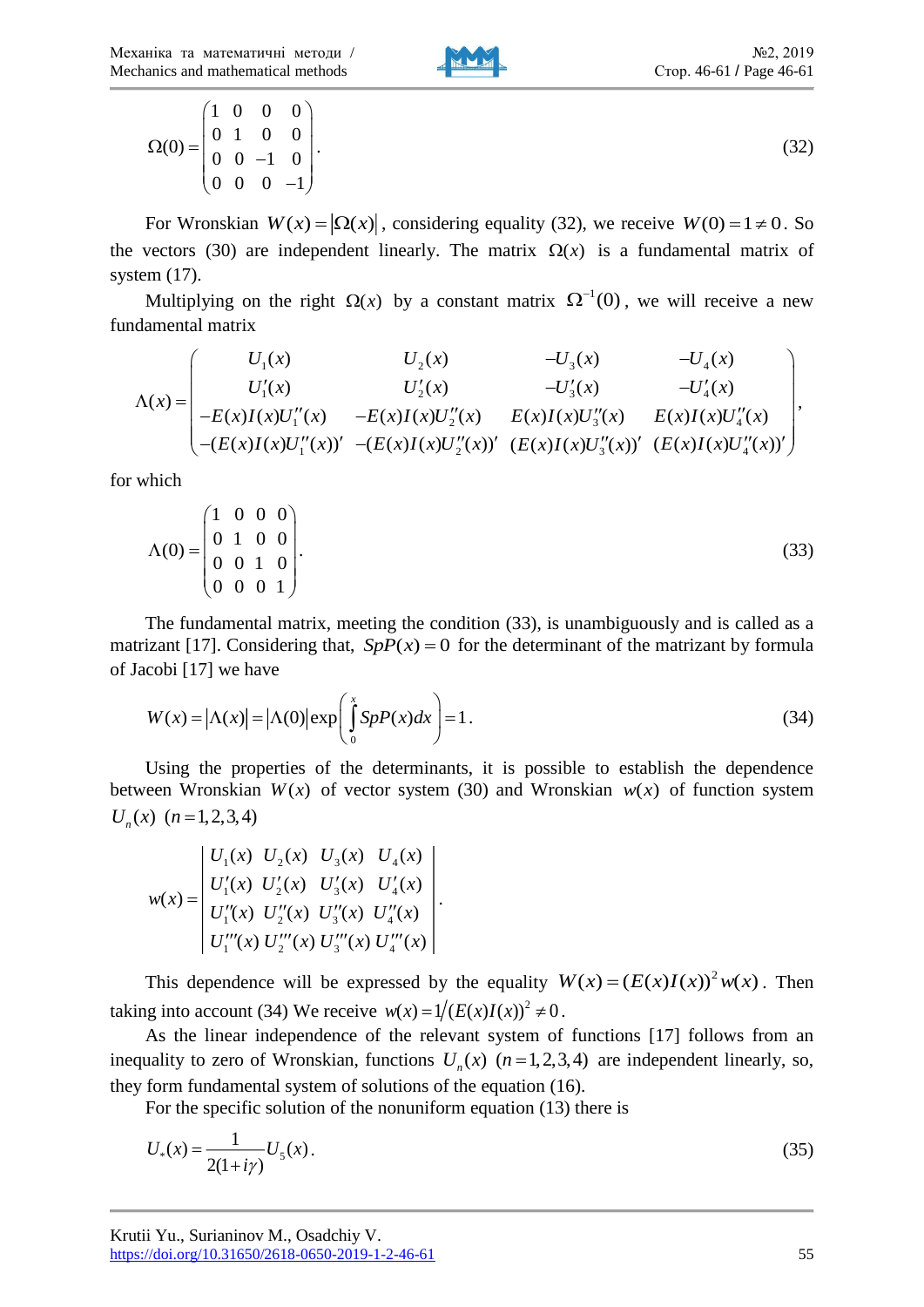

Thus  $U_5(x)$  by analogy to the formula (18) we will search as follows<br> $U_5(x) = b_{5.0}(x) + \lambda^2 b_{5.1}(x) + \lambda^4 b_{5.2}(x) + \lambda^6 b_{5.3}(x) + \cdots$ .

Thus 
$$
U_5(x)
$$
 by analogy to the formula (18) we will search as follows  
\n
$$
U_5(x) = b_{5,0}(x) + \lambda^2 b_{5,1}(x) + \lambda^4 b_{5,2}(x) + \lambda^6 b_{5,3}(x) + \cdots,
$$
\n(36)

where the functions  $b_{5,k}(x)$  ( $k = 0,1,2,...$ ) can be defined.

Substituting the value  $U_*(x)$  in the equation (13), we will receive

$$
(E(x)I(x)b''_{5,0}(x))''-q(x)+\sum_{k=1}^{\infty}\lambda^{2k}\left((E(x)I(x)b''_{5,k}(x))''-m(x)b''_{5,k-1}(x)\right)=0.
$$

For satisfaction of this equality, it is necessary to equate to zero all the coefficients at degrees  $\lambda^2$ , starting from zero degree. The coefficient at zero degree is apparently equal to  $(E(x)I(x)b''_{50}(x))''-q(x)$ . Therefore, we will have:

$$
(E(x)I(x)b''_{5,0}(x))'' = q(x) \tag{37}
$$

$$
(E(x)I(x)b''_{5,k}(x))'' = m(x)b''_{5,k-1}(x) (k=1,2,3,...).
$$
\n(38)

The quality (38) is similar to the equality (25) by its form, and the equality (37) differs from the equality (24) by existence of a right part. For required forming functions  $b_{5,k}(x)$  ( $k = 1, 2, 3,...$ ) the formulas (28), (29) will be fair but taking into account  $n = 5$ . We will choose the following partial solution of the equation (37) as an initial function

$$
b_{5,0}(x) = \int_{0}^{x} \int_{0}^{x} \frac{1}{E(x)I(x)} \int_{0}^{x} \int_{0}^{x} q(x) dx dx dx dx.
$$

But the property of an initial function is

$$
b_{5,0}(0) = b'_{5,0}(0) = E(0)I(0)b''_{5,0}(0) = (E(0)I(0)b''_{5,0}(0))' = 0.
$$
\n(39)

Thereby, the partial solution of the equation (13) is found. According to the known partial solution (35) we form a vector

$$
\Psi_{5}(x) = \frac{1}{2(1+i\beta\theta)} \begin{pmatrix} U_{5}(x) \\ U'_{5}(x) \\ -E(x)I(x)U''_{5}(x) \\ -(E(x)I(x)U''_{5}(x))' \end{pmatrix},
$$

which will be the partial solution of the system (15), what can be easily proved by the substitution. Besides, taking into account (31), (39), there is

$$
\Psi_{5}(0) = \frac{1}{2(1+i\beta\theta)} \begin{bmatrix} U_{5}(0) \\ U'_{5}(0) \\ -E(0)I(0)U'_{5}(0) \\ -(E(0)I(0)U'_{5}(0))' \end{bmatrix} = \begin{bmatrix} 0 \\ 0 \\ 0 \\ 0 \end{bmatrix}.
$$

Finally, the general solution of the system (15) looks like [17]

$$
Z(x) = \Lambda(x)Z(0) + \Psi_5(x) \tag{40}
$$

On the other hand, differentiating the first formulas (10) and considering thus for the vector  $Z(x)$  we will receive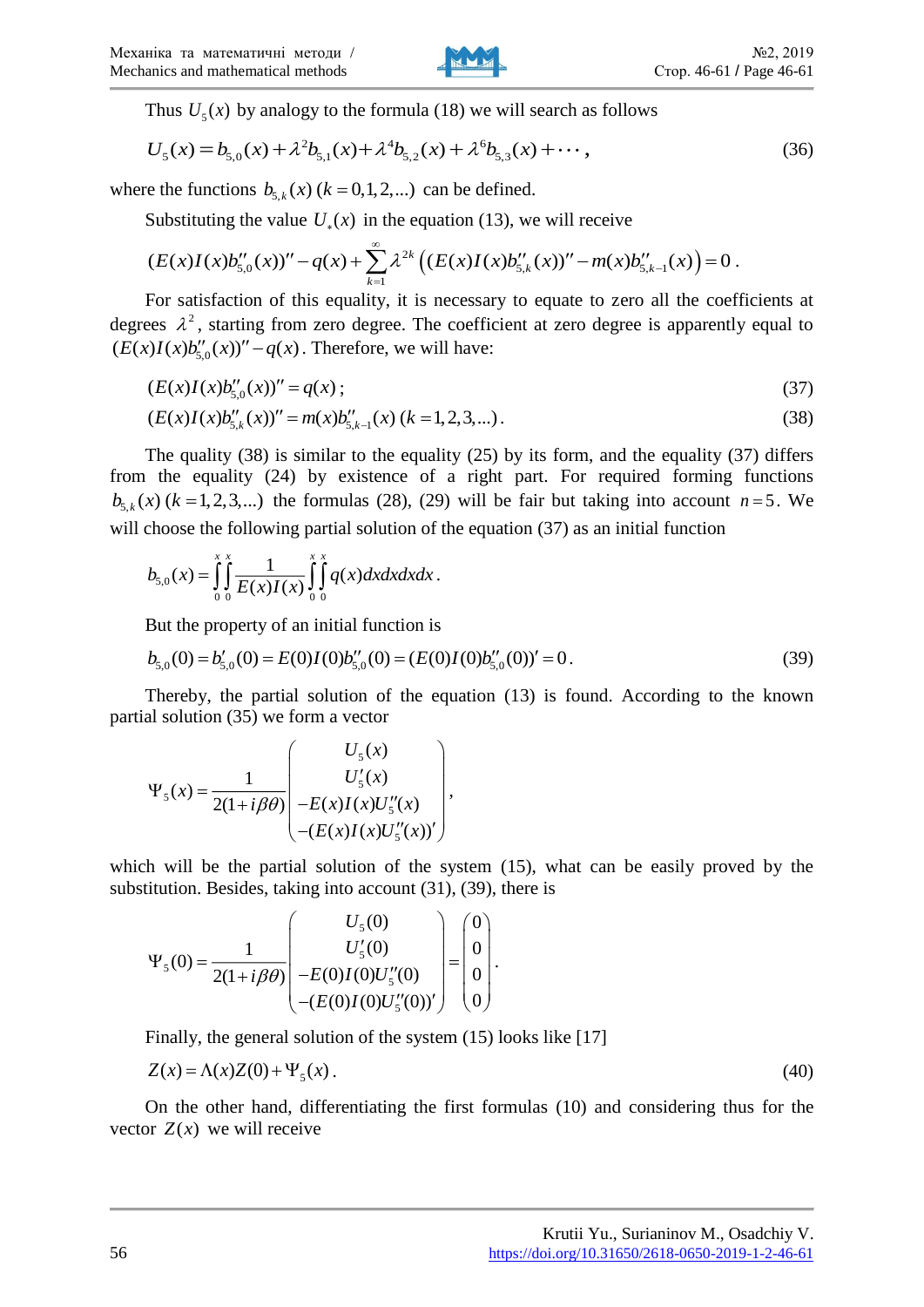Механіка та математичні методи / Mechanics and mathematical methods



$$
Z(x) = \begin{pmatrix} z(x) \\ z'(x) \\ -E(x)I(x)z''(x) \\ -(E(x)I(x)z''(x))' \end{pmatrix} = \frac{1}{2} \begin{pmatrix} y_1(x) + iy_2(x) \\ \varphi_1(x) + i\varphi_2(x) \\ M_1(x) + iM_2(x) \\ Q_1(x) + iQ_2(x) \end{pmatrix}.
$$
 (41)

Having regard to (41), the matrix equality (40) Has to be rewritten in extended form. As a result we will come to the formulas:

$$
\frac{y_1(x)+iy_2(x)}{2} = \frac{y_1(0)+iy_2(0)}{2}U_1(x) + \frac{\varphi_1(0)+i\varphi_2(0)}{2}U_2(x) - \frac{M_1(0)+iM_2(0)}{2}U_3(x) - \frac{Q_1(0)+iQ_2(0)}{2}U_4(x) + \frac{1}{2(1+i\gamma)}U_5(x);
$$
\n(42)  
\n
$$
\frac{\varphi_1(x)+i\varphi_2(x)}{2} = \frac{y_1(0)+iy_2(0)}{2}U_1'(x) + \frac{\varphi_1(0)+i\varphi_2(0)}{2}U_2'(x) - \frac{M_1(0)+iM_2(0)}{2}U_3'(x) - \frac{Q_1(0)+iQ_2(0)}{2}U_4'(x) + \frac{1}{2(1+i\gamma)}U_5'(x);
$$
\n(43)  
\n
$$
\frac{M_1(x)+iM_2(x)}{2} = -E(x)I(x)\left(\frac{y_1(0)+iy_2(0)}{2}U_1''(x) + \frac{\varphi_1(0)+i\varphi_2(0)}{2}U_2''(x) - \frac{M_1(0)+iM_2(0)}{2}U_3''(x) - \frac{Q_1(0)+iQ_2(0)}{2}U_4''(x) + \frac{1}{2(1+i\gamma)}U_5''(x)\right);
$$
\n(44)  
\n
$$
\frac{Q_1(x)+iQ_2(x)}{2} = -\frac{y_1(0)+iy_2(0)}{2}(E(x)I(x)U_1''(x))' - \frac{\varphi_1(0)+i\varphi_2(0)}{2}(E(x)I(x)U_3''(x))' + \frac{M_1(0)+iM_2(0)}{2}(E(x)I(x)U_3''(x))' + \frac{Q_1(0)+iQ_2(0)}{2}(E(x)I(x)U_4''(x))' - \frac{1}{2(1+i\gamma)}(E(x)I(x)U_3''(x))'.
$$
\n(45)

So, the complex functions, which real part is the components  $y_1(x), \varphi_1(x), M_1(x), Q_1(x)$ , are found, and the imaginary part are the components  $y_2(x)$ ,  $\varphi_2(x)$ ,  $M_2(x)$ ,  $Q_2(x)$ . Adapted to circumstances, we will distinguish the *real and imaginary components* of dynamic parameters (5) - (8).

 $U_n(x) = \text{Re} U_n(x) + i \text{Im} U_n(x)$  ( $n = 1,2,3,4,5$ ) are used and the right members of the formulas (42) - (45) are transformed, having allocated there the real and imaginary parts. As a result, for the real components of dynamic parameters we will receive:

$$
y_1(x) = y_1(0) \text{Re} U_1(x) + \varphi_1(0) \text{Re} U_2(x) - M_1(0) \text{Re} U_3(x) - Q_1(0) \text{Re} U_4(x) -
$$
  
\n
$$
-y_2(0) \text{Im} U_1(x) - \varphi_2(0) \text{Im} U_2(x) + M_2(0) \text{Im} U_3(x) + Q_2(0) \text{Im} U_4(x) +
$$
  
\n
$$
+ \frac{1}{1 + \gamma^2} (\text{Re} U_5(x) + \gamma \text{Im} U_5(x));
$$
  
\n
$$
\varphi_1(x) = y_1(0) \text{Re} U_1'(x) + \varphi_1(0) \text{Re} U_2'(x) - M_1(0) \text{Re} U_3'(x) - Q_1(0) \text{Re} U_4'(x) -
$$
  
\n
$$
-y_2(0) \text{Im} U_1'(x) - \varphi_2(0) \text{Im} U_2'(x) + M_2(0) \text{Im} U_3'(x) + Q_2(0) \text{Im} U_4'(x) +
$$
  
\n
$$
+ \frac{1}{1 + \gamma^2} (\text{Re} U_5'(x) + \gamma \text{Im} U_5'(x));
$$
  
\n(47)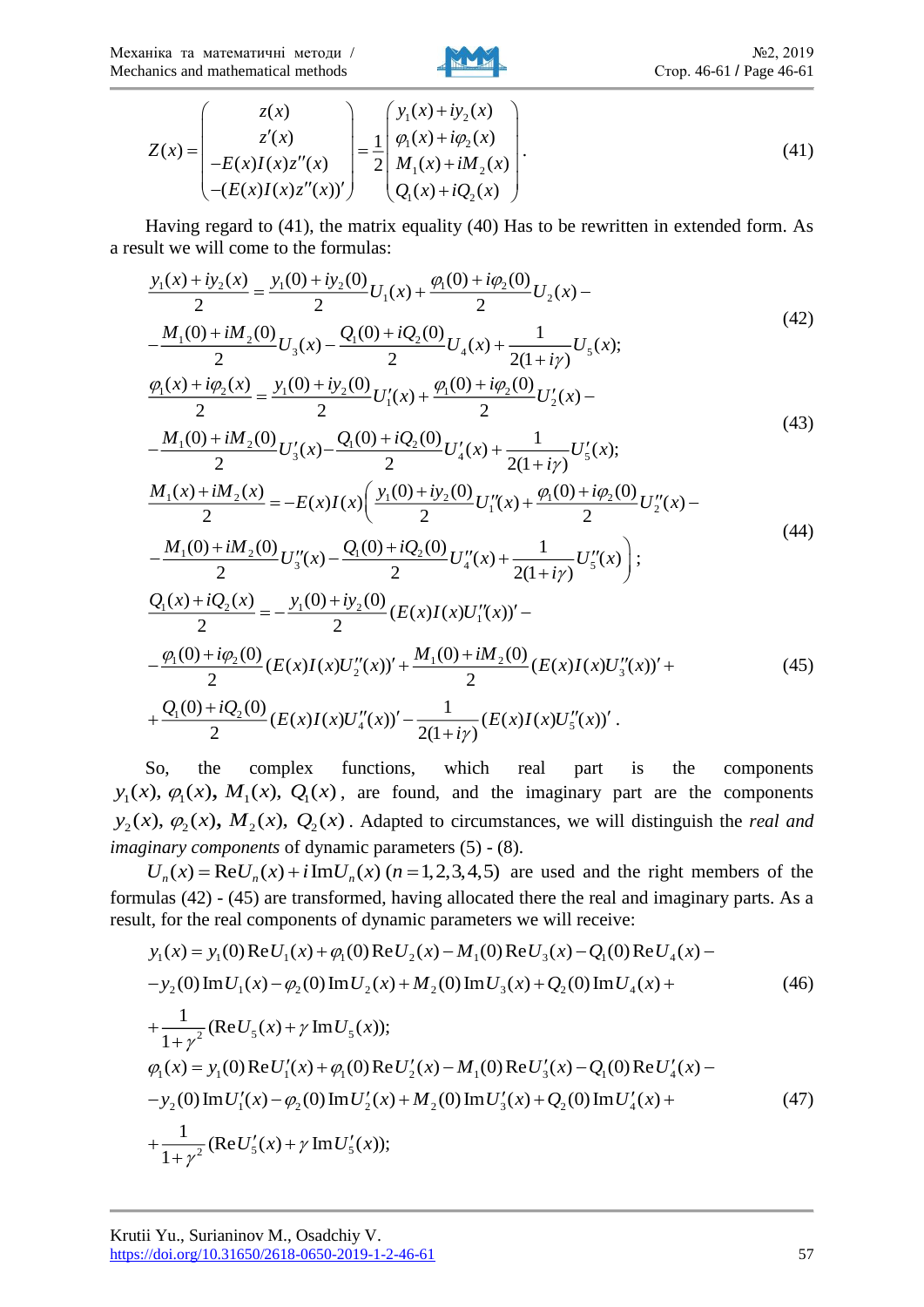

$$
M_{1}(x) = -E(x)I(x)\left[y_{1}(0)ReU_{1}''(x) + \varphi_{1}(0)ReU_{2}''(x) - M_{1}(0)ReU_{3}''(x) -
$$
  
\n
$$
-Q_{1}(0)ReU_{4}''(x) - y_{2}(0)ImU_{1}''(x) - \varphi_{2}(0)ImU_{2}''(x) + M_{2}(0)ImU_{3}''(x) +
$$
  
\n
$$
+Q_{2}(0)ImU_{4}''(x) + \frac{1}{1+\gamma^{2}}(ReU_{5}''(x) + \gamma ImU_{5}''(x))\right];
$$
  
\n
$$
Q_{1}(x) = -y_{1}(0)(E(x)I(x)ReU_{1}''(x))' - \varphi_{1}(0)(E(x)I(x)ReU_{2}''(x))' +
$$
  
\n
$$
+M_{1}(0)(E(x)I(x)ReU_{3}''(x))' + Q_{1}(0)(E(x)I(x)ReU_{4}''(x))' +
$$
  
\n
$$
+y_{2}(0)(E(x)I(x)ImU_{1}''(x))' + \varphi_{2}(0)(E(x)I(x)ImU_{2}''(x))' -
$$
  
\n
$$
-M_{2}(0)(E(x)I(x)ImU_{3}''(x))' - Q_{2}(0)(E(x)I(x)ImU_{4}''(x))' -
$$
  
\n
$$
-\frac{1}{1+\gamma^{2}}((E(x)I(x)ReU_{5}''(x))' + \gamma(E(x)I(x)ImU_{5}''(x))').
$$
  
\n(49)

For imaginary components of dynamic parameters we will have:

$$
y_2(x) = y_2(0) \operatorname{Re} U_1(x) + \varphi_2(0) \operatorname{Re} U_2(x) - M_2(0) \operatorname{Re} U_3(x) - Q_2(0) \operatorname{Re} U_4(x) ++ y_1(0) \operatorname{Im} U_1(x) + \varphi_1(0) \operatorname{Im} U_2(x) - M_1(0) \operatorname{Im} U_3(x) - Q_1(0) \operatorname{Im} U_4(x) +
$$
(50)

+
$$
\frac{1}{1+\gamma^2}
$$
(Im  $U_5(x)-\gamma$  Re  $U_5(x)$ );  
\n $\varphi_2(x) = y_2(0) \text{Re} U'_1(x) + \varphi_2(0) \text{Re} U'_2(x) - M_2(0) \text{Re} U'_3(x) - Q_2(0) \text{Re} U'_4(x) +$ 

+
$$
y_1(0)
$$
Im $U'_1(x)$ + $\varphi_1(0)$ Im $U'_2(x)$ - $M_1(0)$ Im $U'_3(x)$ - $Q_1(0)$ Im $U'_4(x)$ +  
(51)

$$
+\frac{1}{1+\gamma^2}(\text{Im}U'_{5}(x)-\gamma \text{Re}U'_{5}(x));
$$
  
\n
$$
M_{2}(x) = -E(x)I(x)[y_{2}(0)\text{Re}U''_{1}(x)+\varphi_{2}(0)\text{Re}U''_{2}(x)-M_{2}(0)\text{Re}U''_{3}(x)-
$$
  
\n
$$
-Q_{2}(0)\text{Re}U''_{4}(x)+y_{1}(0)\text{Im}U''_{1}(x)+\varphi_{1}(0)\text{Im}U''_{2}(x)-M_{1}(0)\text{Im}U''_{3}(x)-
$$
  
\n
$$
-Q_{1}(0)\text{Im}U''_{4}(x)+\frac{1}{1+\gamma^{2}}(\text{Im}U''_{5}(x)-\gamma \text{Re}U''_{5}(x))];
$$
  
\n
$$
Q_{2}(x) = -y_{2}(0)(E(x)I(x)\text{Re}U''_{1}(x))'-\varphi_{2}(0)(E(x)I(x)\text{Re}U''_{2}(x))'+
$$

$$
-Q_{1}(0)\operatorname{Im}U''_{4}(x) + \frac{1}{1+\gamma^{2}}(\operatorname{Im}U''_{5}(x) - \gamma \operatorname{Re}U''_{5}(x))];
$$
  
\n
$$
Q_{2}(x) = -y_{2}(0)(E(x)I(x)\operatorname{Re}U''_{1}(x))' - \varphi_{2}(0)(E(x)I(x)\operatorname{Re}U''_{2}(x))' +
$$
  
\n
$$
+M_{2}(0)(E(x)I(x)\operatorname{Re}U''_{3}(x))' + Q_{2}(0)(E(x)I(x)\operatorname{Re}U''_{4}(x))' -
$$
  
\n
$$
-y_{1}(0)(E(x)I(x)\operatorname{Im}U''_{1}(x))' - \varphi_{1}(0)(E(x)I(x)\operatorname{Im}U''_{2}(x))' +
$$
  
\n
$$
+M_{1}(0)(E(x)I(x)\operatorname{Im}U''_{3}(x))' + Q_{1}(0)(E(x)I(x)\operatorname{Im}U''_{4}(x))' -
$$
  
\n
$$
-\frac{1}{1+\gamma^{2}}((E(x)I(x)\operatorname{Im}U''_{5}(x))' - \gamma(E(x)I(x)\operatorname{Re}U''_{5}(x))').
$$
  
\n(53)

For the sake of clarity it was necessary to indicate the real and imaginary parts at functions  $U_n(x)$  ( $n = 1, 2, 3, 4, 5$ ) in an explicit form. As a result we will present number  $\lambda^2$  in a trigonometrical form.

On the basis of trigonometrical form of numbers' designation  $1 - i\nu$  and  $1 + i\nu$ , for number  $\lambda^2$  we will have

$$
\lambda^2 = \theta^2 \frac{1 - i\nu}{1 + i\gamma} = \theta^2 \sqrt{\frac{1 + \nu^2}{1 + \gamma^2}} (\cos \delta - i \sin \delta),
$$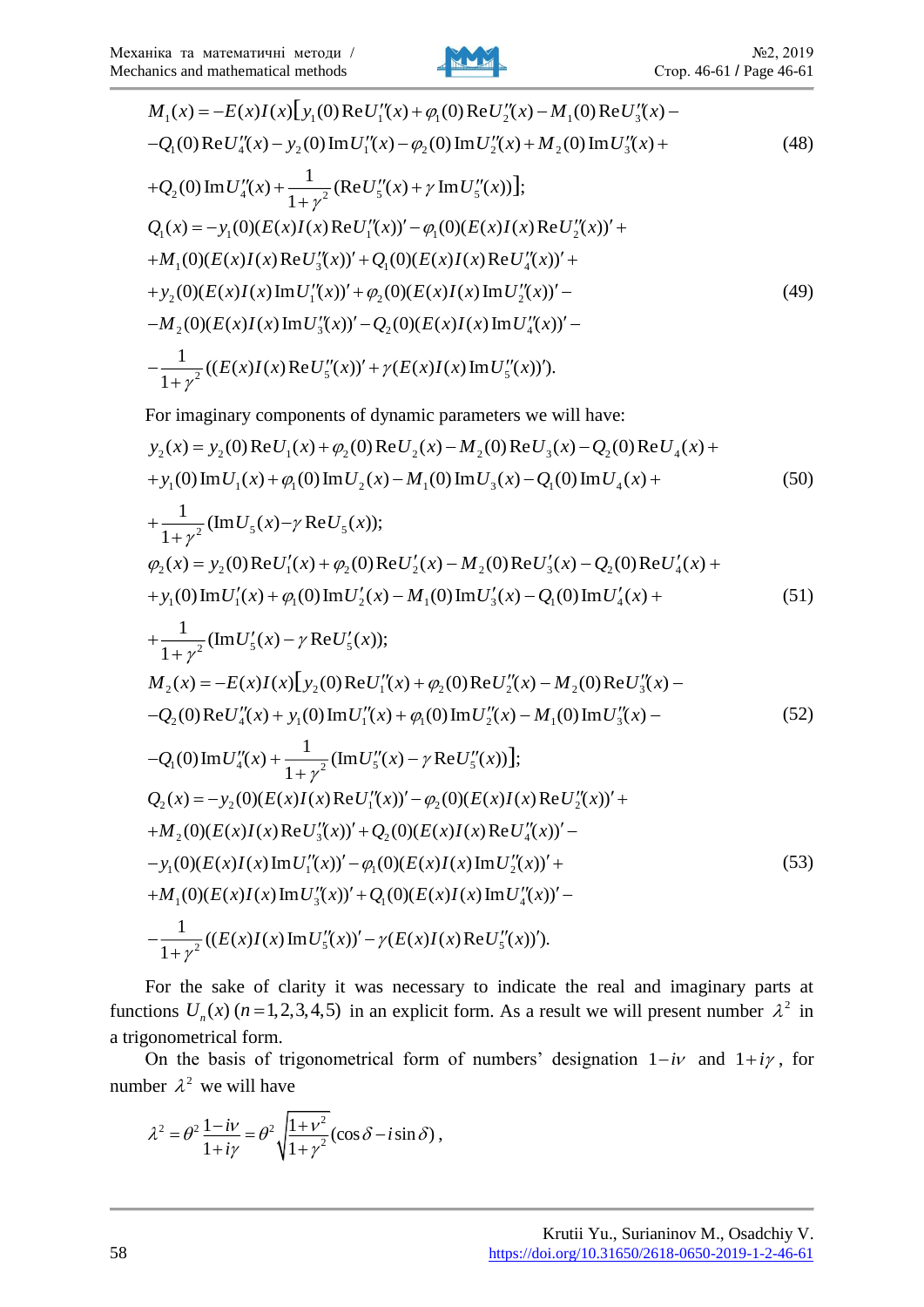

where  $\delta = \arctg v + \arctg \gamma$ . Thus any natural degree k of number  $\lambda^2$  can be calculated, having used Moivre formula

$$
\lambda^{2k} = \theta^{2k} \left( \frac{1 + \nu^2}{1 + \gamma^2} \right)^{\frac{k}{2}} (\cos k\delta - i \sin k\delta). \tag{54}
$$

As a result, for the fundamental solutions (18) and function (36), taking into account (54) , we receive

$$
U_n(x) = b_{n,0}(x) + \sum_{k=1}^{\infty} \lambda^{2k} b_{n,k}(x) = b_{n,0}(x) + \sum_{k=1}^{\infty} \Theta^{2k} \cos k\delta b_{n,k}(x) - i \sum_{k=1}^{\infty} \Theta^{2k} \sin k\delta b_{n,k}(x)
$$
  
(*n* = 1, 2, 3, 4, 5),  
where  $\Theta = \theta \sqrt[4]{\frac{1 + v^2}{1 + \gamma^2}}$ .

Thus, the dynamic parameters of the core are completely determined by formulas (5) - (8), (46) - (53). Be it noted that these formulas contain unknown constants in the form of initial values of the real and imaginary components (*initial parameters*). For instance, the exact solution of differential equation of the forced transverse harmonic vibrations of the core taking into account the resistance (4), which is given by formulas (5), (46), (50), is found.

At last we will notice that in practice for the research of vibrations instead of formulas (5) - (8) it is effectually to use formulas equivalent to them:

$$
y(x,t) = y(x)\sin(\theta t + \chi_y(x)), \ y(x) = \sqrt{y_1^2(x) + y_2^2(x)}, \ \ \chi_y(x) = \arctg\frac{y_2(x)}{y_1(x)}; \tag{55}
$$

$$
\varphi(x,t) = \varphi(x)\sin(\theta t + \chi_{\varphi}(x)), \ \varphi(x) = \sqrt{\varphi_1^2(x) + \varphi_2^2(x)}, \ \ \chi_{\varphi}(x) = \arctg\frac{\varphi_2(x)}{\varphi_1(x)};
$$
\n<sup>(56)</sup>

$$
M(x,t) = M(x)\sin(\theta t + \chi_M(x)), \ M(x) = \sqrt{M_1^2(x) + M_2^2(x)}, \ \chi_M(x) = \arctg\frac{M_2(x)}{M_1(x)}; \tag{57}
$$

$$
M(x,t) = M(x)\sin(\theta t + \chi_M(x)), \quad M(x) = \sqrt{M_1^2(x) + M_2^2(x)}, \quad \chi_M(x) = \arctg \frac{M_2(x)}{M_1(x)}; \tag{57}
$$
\n
$$
Q(x,t) = Q(x)\sin(\theta t + \chi_Q(x)), \quad Q(x) = \sqrt{Q_1^2(x) + Q_2^2(x)}, \quad \chi_Q(x) = \arctg \frac{Q_2(x)}{Q_1(x)}.
$$
\n(58)

Advantage of formulas (55) - (58) is that amplitude functions of the dynamic parameters are obviously distinguished in them.

### **5 CONCLUSIONS**

In this work the differential equation of the forced transverse vibrations of the core with any continuous variable parameters, loaded evenly by the distributed harmonic load is integrated for the first time. As a result, in an analytic form the formulas are received which allow to define the forced dynamic vibrations  $y(x,t)$ ,  $\varphi(x,t)$  and dynamic internal forces  $M(x,t)$ ,  $Q(x,t)$  from harmonic loading  $q(x,t) = q(x) \sin \theta t$ , where the task at any fixing of the core is to search unknown initial parameters.

The solution of this problem opens a prospect for creation of a new research technique of transverse vibrations of the cores with any continuous parameters taking into account resistances. For this purpose it is enough to indicate an efficient method of numerical implementation of the exact solutions.

#### **References**

<sup>1.</sup> Babakov, M. A. (1976). Teoriya kolebaniy. M.: Nauka, 592.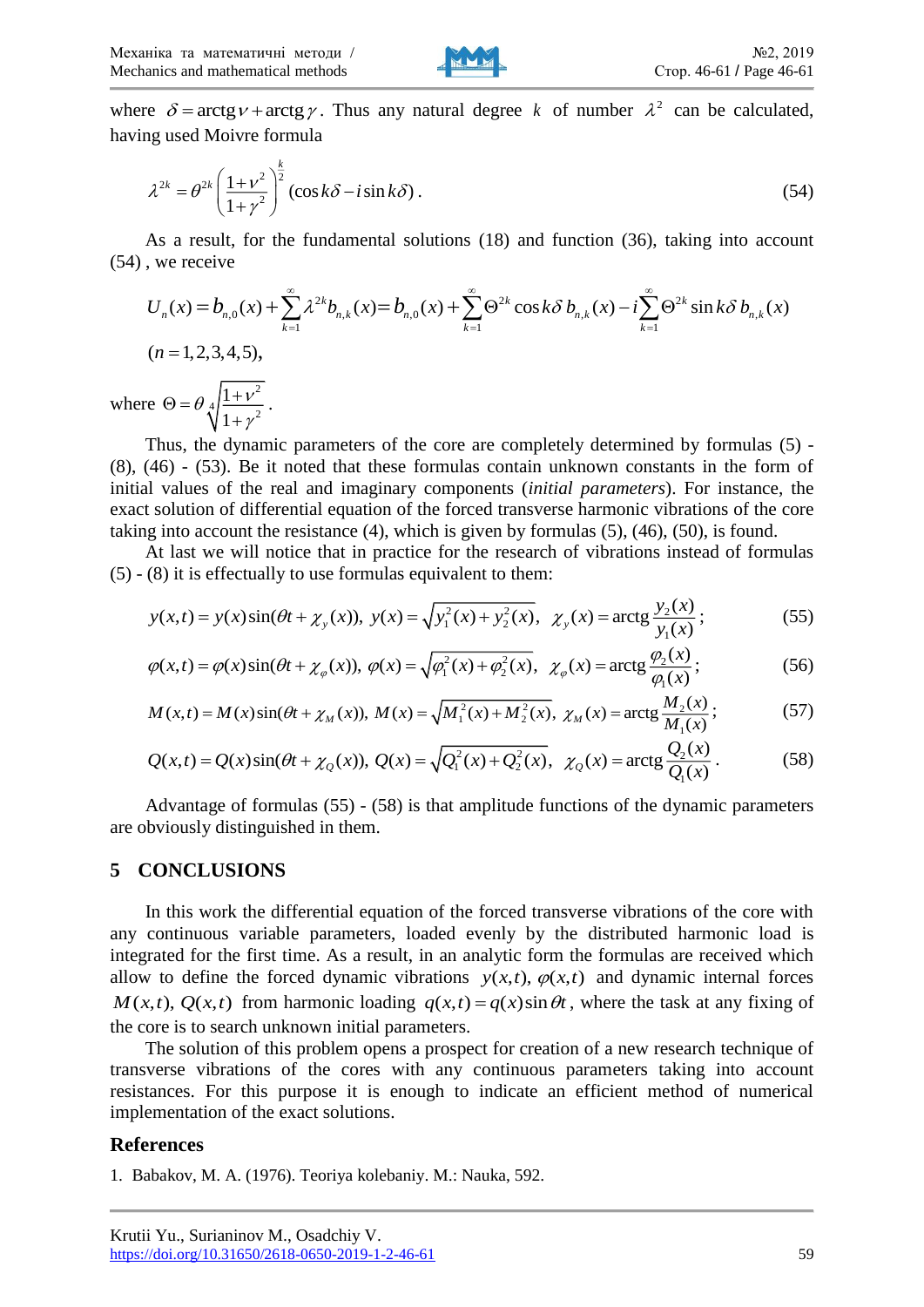

- 2. Danylevych, T. Ye., Senyk, A. P. (2006). Vymusheni kolyvannya vala z yihnim pasyvnym pohlynachem. Avtomatyzatsiya vyrobnychykh prothesiy u mashynobuduvanni pryladobuduvanni: mizhvidomchyi naukovo-tekhnichnyi zbirnyk, 40, 84–87.
- 3. Halas, O. S. (2008). Rozrobka metodiv analizy ta hasinnya neliniynykh kolyvan' sterzhnevykh system. Abstract to Ph. D. thesis.
- 4. Maslov, G. S. (1968). Raschety kolebaniy valov. M.: Mashynostroyenie, 220.
- 5. Svetlitskiy, V. A. (1987). Mehanika sterzhney. Uchebnik dlya vtuzov. V 2 ch. 4.1. Statika. M.: Vysshaya shkola, 320.
- 6. Svetlitskiy, V. A. (1987). Mehanika sterzhney. Uchebnik dlya vtuzov. V 2 ch. 4.2. Dinamika. M.: Vysshaya shkola, 304.
- 7. Kharchenko, Ye. V., Kvashenko, O. I. (2003). Rozrakhunok nestatsinarnykh kolyvan' strymuval'nykh konstruktsiy zminnoyi dovzhyny. Proekruvannya, vyrobnytstvo ta ekspluatatsiya avtotransportnykh zasobiv i poyizdiv: zbirnyk naukovykh prats', 7, 170–174.
- 8. Kharchenko, Ye. V. (2004). Rozrakhunok pozdovzhnyo-poperechnykh kolyvan' strymuval'nykh konstruktsiy znachnoyi dovzhyny zi zminnymy pruzhno-inertsiynymy kharacterystykamy. Pozhezhna bezpeka: zbirnyk naukovykh prats, 4, 187–193.
- 9. Kharchenko, O., Pidhaynyi, T. (2009). Matematychne modeliuvannya vil'nykh pozdovzhnyopoperechnykh kolyvan' skladenoho tryzhnya. Proceedings of the 9th International Symposium of Ukrainian Mechanical Engineers, 63–64.
- 10.Shevchenko, F. L. (2006). Uproschennyi dinamicheskiy raschet sterzhnevykh sistem s raspredelennymi parametrami. Avtomatyzatsiya vyrobnychykh protsesiv u mashynobuduvanni ta pryladobuduvanni: mizhvidomchyi naukovo-technichnyi zbirnyk, 40, 278–285.
- 11.Kiselev, V. A. (1980). Stroitelnaya mehanika. M.: Stroyizdat, 616.
- 12.Babakov, I. M. (2004). Teoriya kolebaniy. M.: Drofa, 591.
- 13.Tymoshenko, S. P., Young, D. H., Uiver, U. (1985). Kolebaniya v inzhenernov dele. M.: Mashynostroyenie, 1985. – 472 с.
- 14.Dinnik, A. N. (1955). Prodolnyi izgib. Krucheniye. M.: Publishing House of the USSR Academy of Sciences, 392.
- 15.Vasylenko, M. V. (2004). Teoriya kolyvan' i stiykosti ruhu. K.: Vyscha shkola, 525.
- 16.Sorokin, E. S. (1960). K teorii vnutrennego treniya pri kolebaniyah uprugih sistem. M.: Gosstroyizdat, 131.
- 17.Gantmaher, F. .R. (1988). Teoriya matrits. M.: Nauka, 552.

## **Література**

- 1. Бабаков И. М. Теория колебаний / И. М. Бабаков М.: Наука, 1976. 592 с.
- 2. Данилевич Т. Є. Вимушені поперечні коливання вала з їхнім пасивним поглиначем / Т. Є. Данилевич, А. П. Сеник // Автоматизація виробничих процесів у машинобудуванні та приладобудуванні: міжвідомчий науково-технічний збірник. – 2006. – № 40. – С. 84–87.
- 3. Галас О. С. Розробка методів аналізу та гасіння нелінійних коливань стержневих систем: автореф. Дис. на здобуття наук. ступеня канд. Техн.. наук: спец. 01.02.04 «Механіка деформівного твердого тіла» / Галас Олег Сергійович; Нац. академія наук України інститут проблем машинобудування ім. А. М. Підгорного. – Харків – 2008. – 21 с.
- 4. Маслов Г. С. Расчеты колебаний валов // Справочное пособие. М.: Машиностроение, 1968.  $-220 c$
- 5. Светлицкий В. А. Механика стержней. Учебник для втузов. В 2-х ч. 4.1. Статика / В. А. Светлицкий. – М.: Высшая школа, 1987. – 320 с.
- 6. Светлицкий В. А. Механика стержней. Учебник для втузов. В 2-х ч. 4.2. Динамика / В. А. Светлицкий. – М.: Высшая школа, 1987. – 304 с.
- 7. Харченко Є. В. Розрахунок нестаціонарних коливань стримувальних конструкцій змінної довжини / Є. В. Харченко, О. І Квашенко. // Проектування, виробництво та експлуатація автотранспортних засобів і поїздів: збірник наукових праць. – 2003. – Вип. 7. – С. 170–174.
- 8. Харченко Є. В. Розрахунок поздовжньо-поперечних коливань стримувальних конструкцій значної довжини зі змінними пружно-інерційними характеристиками / Є. В. Харченко, А. М. Петренко // Пожежна безпека: збірник наукових праць. – 2004. – № 4. – С. 187–193.